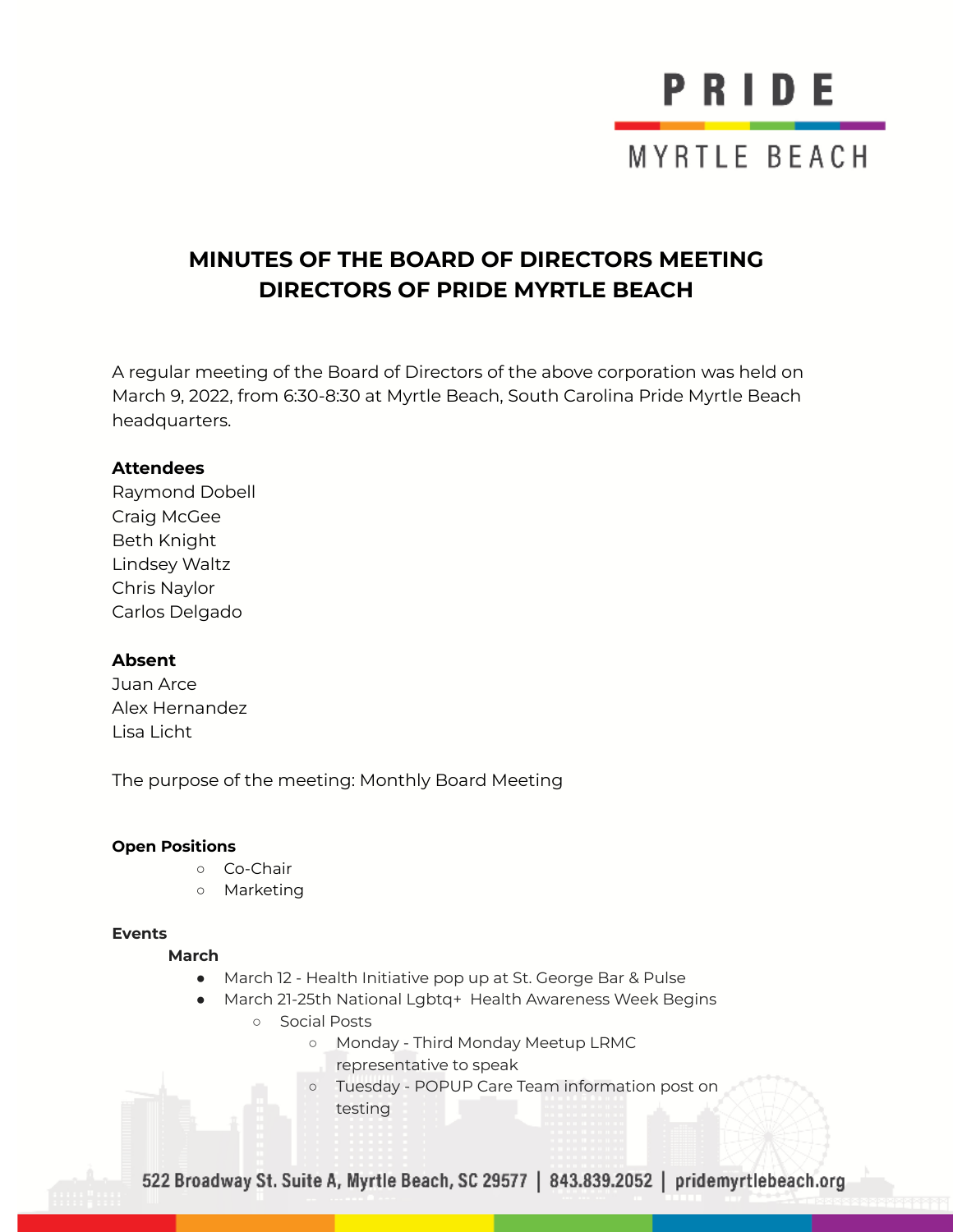## PRIDE

### **MYRTLE BEACH**

- Wednesday an online resource (TBD)
- Thursday Volleyball
- Friday Trevor Project (online resources)
- Saturday March 26 Soccer 4 pm to Sunset
- March 26 Family Initiative event at the Art Museum 1-2:30

#### **April**

#### **Events**

- 4/9- Health Initiative pop up at St. George Bar & Pulse
- 4/18 3rd Monday Meetup & Testing Popup
- 4/21 Volleyball (3rd Thursday)
- 4/23 Soccer (4th Saturday)
- 4/26 Lesbian Visibility Day (MR. FIsh Meetup)
- Family Kayaking/clean up not confirmed moving to May

#### **Additional Post**

- Out of the Closet donation request
- Sustaining Supporters

#### **MAY**

#### **Events**

- Game Night Date TBD
- Family initiative (Cleanup?)
- Third Monday Meeting
- Volleyball (3rd Thursday)
- Soccer (4th Saturday)

#### **Attendance Strongly Encouraged For**

- June Pride Month Kickoff Picnic at Tidal Creek June 3-5
- October Pride Week 10/2-10, Festival 10/8

#### **Board Meetings Resume in May Second Monday of every month 6-8 at PRIDE MB HQ**

- May 9th
- June 13th
- July 11th
- Aug 8th
- Sept 12
- Oct. 10
- Nov 14th

522 Broadway St. Suite A, Myrtle Beach, SC 29577 | 843.839.2052 | pridemyrtlebeach.org